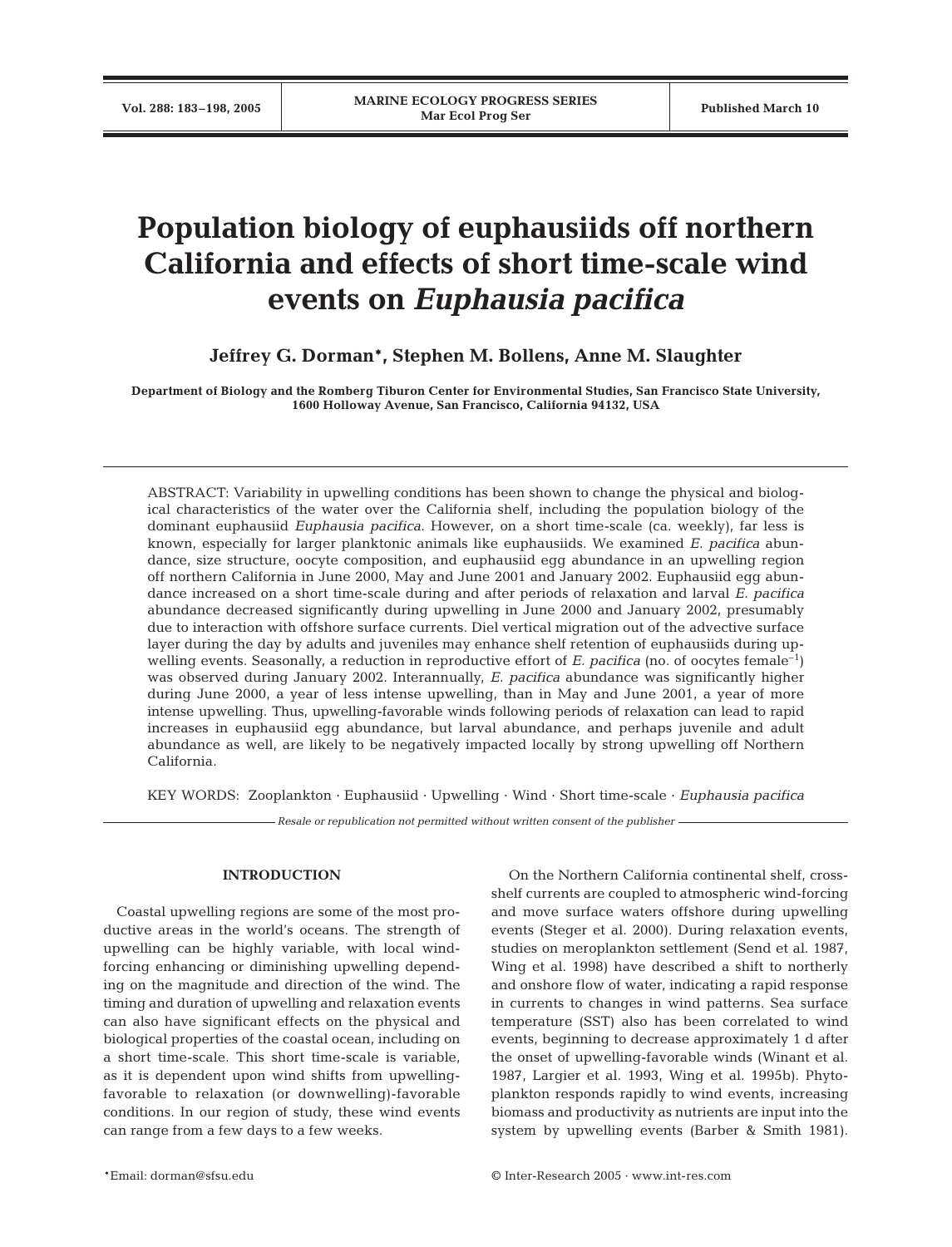Microzooplankton also respond to increases in phytoplankton via increased grazing (Boyd et al. 1980, Boyd & Smith 1983, Peterson et al. 1988) and increased biomass (Peterson et al. 1988). Thus, a significant amount of work has shown that off Northern California, water properties and small planktonic organisms respond to changes in short time-scale winds. However, little work has been done on the responses of larger planktonic organisms, such as euphausiids, to such events.

Euphausiids are a significant component of the zooplankton community in many upwelling regions and occupy an important place in marine food webs. They are omnivorous feeders (Ohman 1984, Barange et al. 1991, Gibbons et al. 1991, Suh et al. 1991, Båmstedt & Karlson 1998, Dilling et al. 1998, Gurney et al. 2001, Hernandez-Leon et al. 2001) and are consumed by many predators including seabirds (Ainley et al. 1996), pelagic fishes (Genin et al. 1988, Reilly et al. 1992, Tanasichuk 1999) and marine mammals (Fiedler et al. 1998). Euphausiids of the California Current have been the subject of many studies (Brinton 1960, 1962, Brinton & Wyllie 1976, Youngbluth 1976, Mullin & Conversi 1988, Simard & Mackas 1989), with some focusing only on the most dominant species of the Northern California region, *Euphausia pacifica* (Smiles & Pearcy 1971, Brinton 1976). Much of the work has focused on large temporal scales, examining seasonal and interannual differences in community structure and population biology, but not investigating short time-scale changes. Most of the previous studies have

also taken place on a large spatial scale, extending well into oceanic waters, with less focus on the continental shelf region. The responses of euphausiids to short time-scale changes in their physical and biological environment in coastal upwelling regions have remained largely unstudied.

Summer wind patterns over the continental shelf of Northern California are driven by 2 relatively stationary pressure systems and are characterized by events of strong equatorward, alongshore winds (creating upwelling events), which can persist for extended periods of time (weeks). These winds are intensified in this particular region by the marine boundary layer and coastal mountain ranges (Halliwell & Allen 1987, Dorman & Winant 1995), creating one of the most consistently windy places on the west coast of North America during the summer. Winds of weaker magnitude, more variable direction, and shorter duration (creating relaxation events) intersperse periods of strong equatorward, alongshore winds. In contrast, winter winds are governed by passage of intense cyclones and anticyclones and tend to fluctuate more than summertime wind conditions (Halliwell & Allen 1987). This decreases the opportunity for extended upwelling and promotes more stable or downwelling-favorable conditions.

The purpose of this study was to examine the effects of short time-scale changes in wind patterns on euphausiids over the continental shelf of Northern California. In particular, we examined how winds affect euphausiid community composition and reproductive effort, as well as abundance, size structure and ovary composition, of the dominant euphausiid *Euphausia pacifica*. Seasonal and interannual changes were also examined and compared to findings from previous studies.

# **MATERIALS AND METHODS**

Wind and SST data were collected from National Data Buoy Center (NDBC) stations, and chlorophyll *a* and zooplankton data were collected on the RV 'Point Sur' from a survey grid off Northern California (Fig. 1).

**Physical data.** Hourly values of wind speed, wind direction and SST were obtained from NDBC Stn 46013 (38° 13' 37" N, 123° 19' 48" W) during 2000 and



Fig. 1. Euphausiid sampling stations and NDBC Stn 46013  $\blacksquare$ ) within the study area off northern California; 200 and 1000 m isobaths represented by dotted lines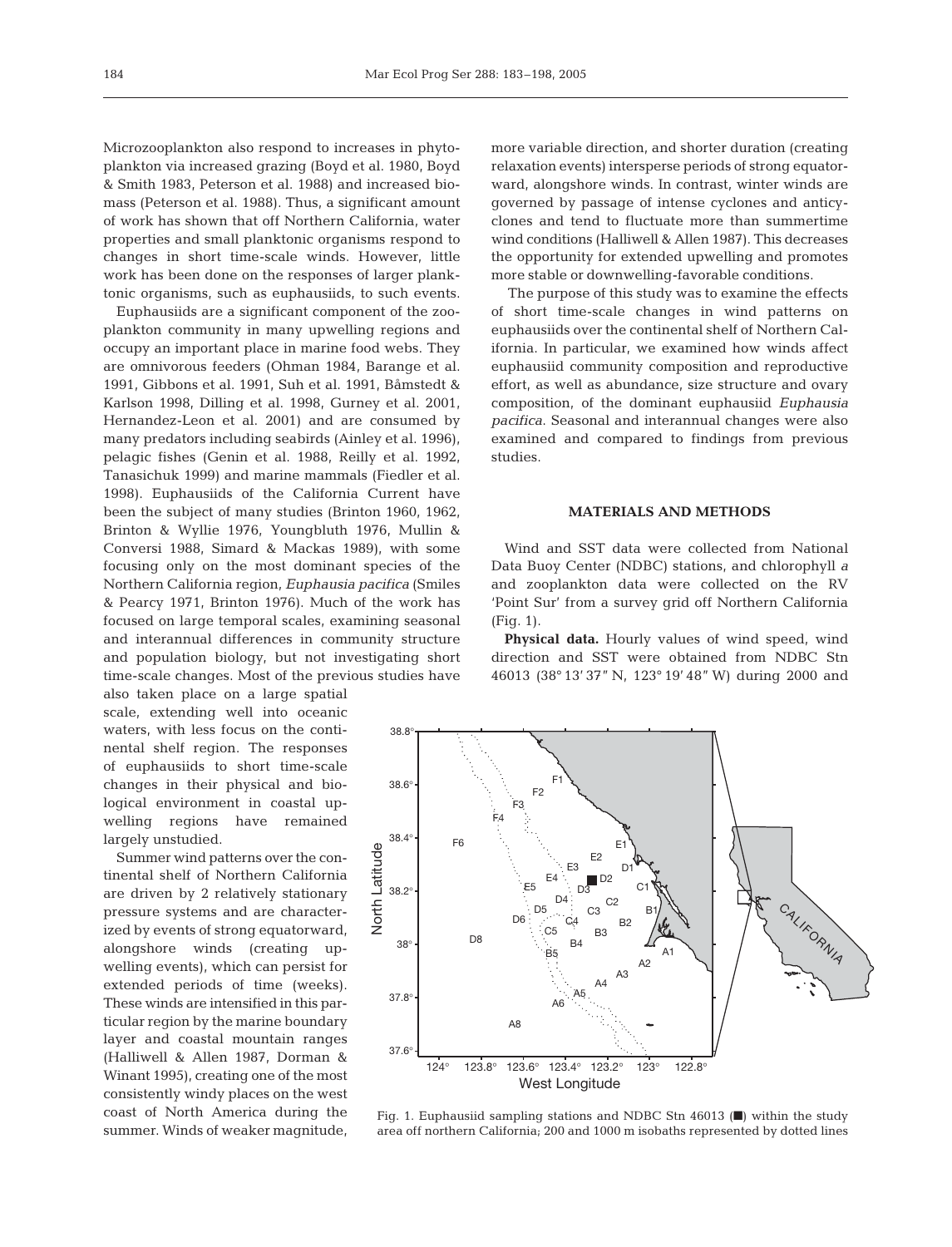2001. Because NDBC Stn 46013 did not report data during January 2002, wind and SST data were collected from NDBC Stn 46026 (37° 45' 32" N, 122° 50' 00" W), located approximately 75 km to the southeast. Wind direction was rotated 40° into alignment with the coastline, and the wind speed and direction were broken up into alongshore and cross-shelf components. As wind data from January 2002 came from a location outside the study area, correlation analyses were run to determine the relationship between data from NDBC Stn 46026 and NDBC Stn 46013. Alongshore winds from these 2 stations were positively correlated during January 1999 ( $r = 0.873$ , df = 455, p < 0.001), January 2000 (r = 0.904, df = 702,  $p < 0.001$ , and January 2001 (r = 0.891, df = 732, p < 0.001) with an average regression slope of 0.7679 in the alongshore direction and 0.876 in the cross-shelf direction. While the stations showed similar trends during the 3 January months examined, wind speeds were slightly muted at NDBC Stn 46026. This variability in wind patterns between stations should be considered in examining the results. Temperature data were also collected from CTD casts using a Seabird 911 Plus CTD.

**Biological data.** Chlorophyll *a* water samples were collected in a 10 l Niskin bottle from a depth of 5 m at each station along our cruise track. Chlorophyll *a* concentration was measured via fluorometry for the entire population retained on a GF/F filter (nominal pore size 0.7 µm) using a protocol by Venrick & Hayward (1984), adapted from Holm-Hansen et al. (1965).

Bongo net zooplankton surveys (Table 1) were completed using 0.6 m diameter paired bongos fitted with 335 and 500 µm mesh nets to sample macrozooplankton such as euphausiids and larval fishes. Ring net surveys (Table 1) were completed using a 1.0 m diameter ring fitted with a 73 µm mesh net in June 2000 and a 0.5 m diameter ring fitted with a 73 µm mesh net at all other sampling times to sample smaller zooplankton including early developmental stages of euphausiids. The bongo nets and ring net were towed from a depth of 200 m to the surface or from 5 m off the bottom, whichever was less. Bongo nets were towed obliquely at a ship speed of 2 knots and hauled back at 10 m min–1. The ring net was hauled vertically at a rate of  $10 \text{ m min}^{-1}$ . Some studies have shown that towed net systems can underestimate adult euphausiid abundance (Pillar 1984, Hovekamp 1989, Sameoto et al. 1993). This possible underestimate, not quantified in this study, should not confound our results or interpretation, as we used the same bongo net system throughout our entire study. All nets were fitted with General Oceanics flowmeters to determine the amount of water filtered by the net. Samples were preserved in a buffered 10% formalin–seawater solution for later analysis.

In the laboratory, subsamples of the preserved bongo samples were taken (if the total number of euphausiids was greater than approximately 400) using a 1 l Folsom splitter (target number of euphausiids in the subsample was 200). From the subsample, all euphausiids over 3 mm were identified, measured and sexed as male, female, or juvenile. Euphausiid species identification and sex determination was based on Brinton et al. (2000). A subsample of each preserved ring net sample was taken using a Stemple pipette and the euphausiid eggs were enumerated.

During June 2000 and May and June 2001, 1 station over the shelf and 1 station off the shelf from 4 of the 5 bongo net sampling periods (Table 1) were selected to examine female *Euphausia pacifica* ovary composition. During January 2002, 3 stations off the shelf were selected to examine ovary composition, being the only

Table 1. Zooplankton sampling: net used, dates sampled, and location (see Fig. 1)

| Cruise dates                                | Net type                                                                                                                                                                   |                                                                                        | Survey dates Stations sampled                                                                                                                                      |
|---------------------------------------------|----------------------------------------------------------------------------------------------------------------------------------------------------------------------------|----------------------------------------------------------------------------------------|--------------------------------------------------------------------------------------------------------------------------------------------------------------------|
| June 1-30,<br>2000                          | Bongo $(60 \text{ cm})$<br>Ring $(1.0 \text{ m})$<br>Bongo $(60 \text{ cm})$<br>Ring $(1.0 \text{ m})$                                                                     | Jun 2–4<br>Jun 4–5<br>Jun 17-19<br>Jun $24-25$                                         | $A1, 2, 4, 6, 8$ ; D <sub>1</sub> -4, 6, 8 F <sub>1</sub> , 4, 6<br>$B1-5$ ; C1-5; D1-5 E1-5<br>$A1, 2, 4, 6, 8 D1, 2, 4, 6, 8 F1, 2, 4, 6$<br>$C1-5$ ; D1-5; E1-5 |
| May $17$ –June $15$ , Bongo (60 cm)<br>2001 | Ring $(0.5 \text{ m})$<br>Ring $(0.5 \text{ m})$<br>Ring $(0.5 \text{ m})$<br>Ring $(0.5 \text{ m})$<br>Bongo $(60 \text{ cm})$<br>Ring $(0.5 \text{ m})$<br>Bongo (60 cm) | May $19-21$<br>May 23<br>May 24<br>May 27<br>May 30<br>Jun 3–7<br>Jun 5–6<br>Jun 11–13 | A8; $D1-4, 6, 8$ F1, 2, 4, 6<br>$D1-5$<br>$D1-4$<br>$D1-6$<br>$D1-6$<br>A1, 2; D2, 3; F1, 2, 4, 6<br>$D1, 3-5$<br>$A1-6, 8; D1-3, 8 F1, 2$                         |
| January 8–24,<br>2002                       | Bongo $(60 \text{ cm})$<br>Bongo $(60 \text{ cm})$                                                                                                                         | Jan 9–11<br>Jan 21–22                                                                  | $A1-4, 6, 8; D1-4, 6, 8 F1-4, 6$<br>$A1, 2, 4, 6$ ; $D1-4, 6$                                                                                                      |

stations where adult females were abundant. Adult females were selected from the entire sample, as enough adult females were not available from the subsamples used for community composition, abundance, and mean size analysis. For each of these stations, 10 adult females of a common size (19 to 23 mm; mean  $\pm$  $SE = 21.8 \pm 0.13$  were examined for external sexual characteristics, and each individual was weighed. The ovary was dissected out, weighed, and the oocytes of the ovary were sorted by maturity and enumerated. Oocyte maturity categories have not previously been reported for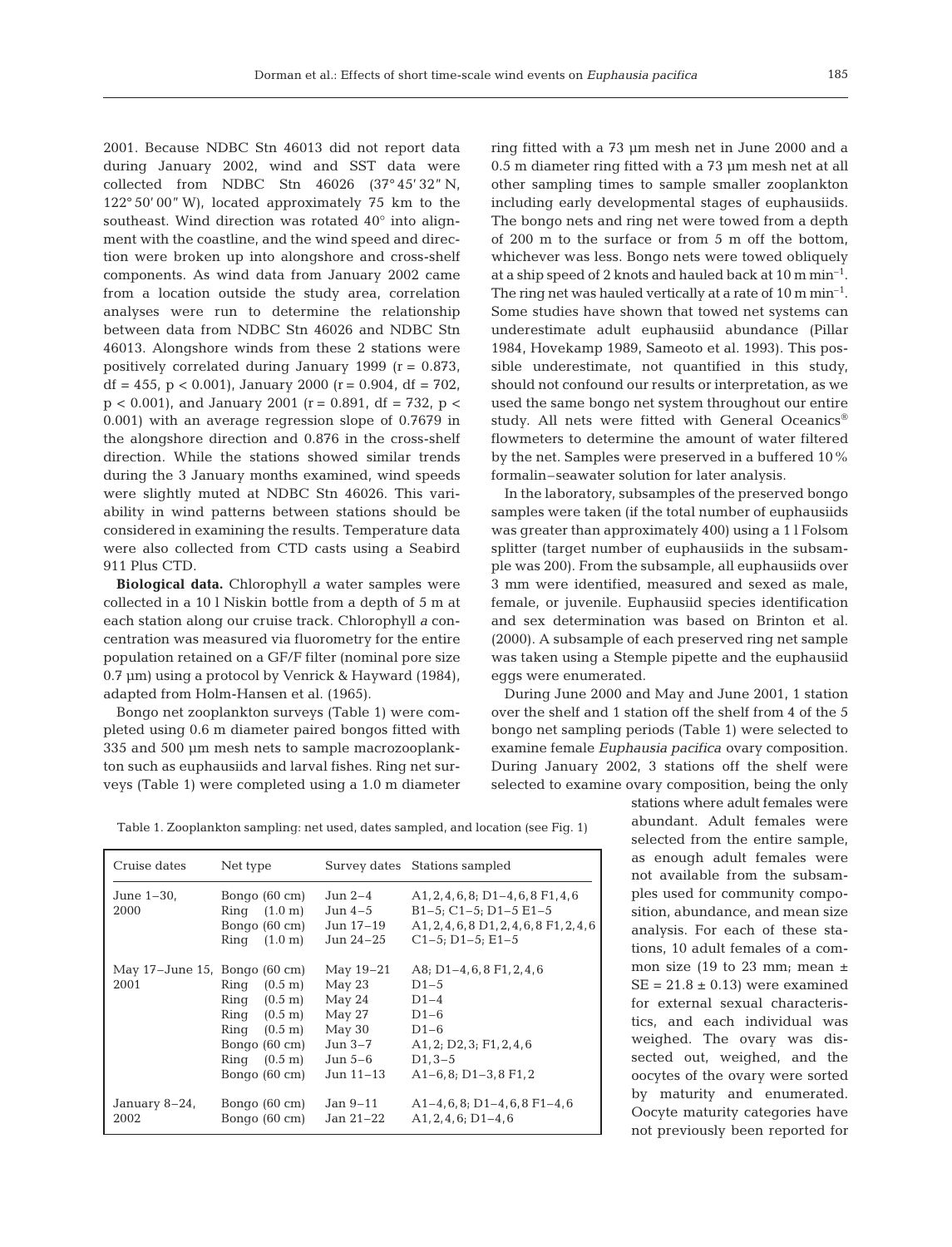*E. pacifica,* and were therefore adapted from oocyte maturation work on the Antarctic species *E. superba* (Cuzin-Roudy & Amsler 1991).

**Statistical analyses.** Differences in euphausiid community composition (measured as species percentage of the euphausiid community), euphausiid egg abundance, *Euphausia pacifica* abundance, mean size and ovarian oocyte composition on short time, seasonal, and interannual scales were examined with Mann-Whitney *U*-tests. This test was selected instead of a Student's *t*-test as data normality could not be confidently determined due to small sample sizes. Where sample sizes were large (e.g. *E. pacifica* mean size), visual inspection of the data indicated non-normality. As exactly the same stations were not sampled during each survey, only those stations that were sampled in consecutive surveys were used in short timescale analyses. Statistical analyses were run with SPSS  $10.0^{\circ}$ .

# **RESULTS**

# **Wind, hydrographic and chlorophyll** *a* **data**

Predominant winds tend to blow in an alongshore direction off Northern California (Halliwell & Allen 1987, Dorman & Winant 1995) and are closely coupled with cross-shelf transport of water (Steger et al. 2000). We observed cross-shelf winds to be much weaker in magnitude than alongshore winds (Fig. 2). Thus, in the following 'Results' and 'Discussion' sections, we refer only to the alongshore component of the wind, although the cross-shelf winds are shown in Fig. 2. Wind speed is presented with negative alongshore values representing northwesterly (equatorward) winds. This area experiences large variability in wind strength on many different time-scales, from hours to days to weeks, as seen in our June 2000, May and June 2001 and January 2002 data sets (Fig. 2). In the interest of clarity, the relative terms 'weak' and 'strong' events are used throughout to identify differing upwelling states, on a weekly time-scale, despite variability within any one event itself.

Winds were strong northwesterly (alongshore) during May and June of 2000 and 2001, and were weaker and more variable during January 2002. Our sampling during June of 2000 was preceded by a strong wind event (7 d mean  $= -11.3$  m s<sup>-1</sup>). Wind speed decreased throughout the sampling period, averaging  $-5.3 \text{ m s}^{-1}$ during the first 2 wk and  $-2.6$  m s<sup> $-1$ </sup> during the last 2 wk (Fig. 2A). The entire sampling period was characterized by weaker than average winds (sample period mean =  $-4.19$  m s<sup>-1</sup>) compared to monthly averaged winds from 1981 to 1999 (June mean =  $-6.73$  m s<sup>-1</sup>)

(data not shown). Upwelling, as measured by the Bakun upwelling index (Bakun 1973), prior to sampling (January to May 2000) was below average in 4 of the 5 months.

Sampling during May and June 2001 was preceded by a fairly weak wind event  $(7 \text{ d mean } = -3.3 \text{ m s}^{-1})$ . Wind speed increased over the course of the cruise from an average of  $-6.2$  m s<sup>-1</sup> during the first 2 wk to  $-11.4$  m s<sup>-1</sup> during the final 2 wk (Fig. 2B). Winds were, on average, stronger (sample period mean  $= -8.81$  m  $s^{-1}$ ) than monthly averaged winds from 1981 to 1999 (May and June mean =  $-6.77$  m s<sup>-1</sup>) (data not shown) and relaxation events were less pronounced in magnitude and duration than in June 2000 (Fig. 2A,B). Upwelling prior to sampling (January to May 2001) was above average in 4 of the 5 months.

Winds in January 2002 exhibited a more significant cross-shelf component than in the summers of 2000 and 2001 but, like summertime winds, exhibited significant variability in the alongshore direction. The 7 d averaged wind speed changed from  $+2.9 \text{ m s}^{-1}$  before the first sampling period to  $-5.5$  m s<sup>-1</sup> before the second sampling (Fig. 2C).

SSTs were positively correlated to northwesterly wind strength during 2000 and 2001  $(r = 0.705)$ ,  $df = 57$ ,  $p < 0.001$ . During the relatively low-wind year of 2000, daily averaged SST ranged from 9°C at the beginning of our sampling to 13°C at the end of sampling, following 2 wk of low wind (Fig. 3A). In 2001, daily averaged SST was less variable and generally cooler, ranging from 9 to 10.5°C (Fig. 3B). Daily averages of SST in January 2002 showed little variability, ranging from 10.5 to 12°C, decreasing slightly as northwesterly winds increased toward the end of our sampling period (Fig. 3C). Spatially, SST was more variable in the cross-shelf direction during June 2000, with higher temperatures offshore and colder water over the continental shelf (Fig. 4A). During May and June 2001 and January 2002, however, little cross-shelf variability in SST was evident (Fig. 4C,E).

Chlorophyll *a* concentrations at Stn D2 (Fig. 1) were highly variable, ranging from 33 to <1  $\mu$ g l<sup>-1</sup> during June 2000 and from 15 to  $<$ 1 µg l<sup>-1</sup> during May and June 2001 (Fig. 3A,B). Both peaks in chlorophyll *a* occurred after periods of intense winds were followed by a few days of relaxed winds. Chlorophyll *a* concentrations during January 2002 showed little variability and were quite low, ranging from 2 to  $\langle 1 \rangle$   $\mu$ g l<sup>-1</sup> (Fig. 3C). Spatially, the highest concentrations of chlorophyll *a* were evident over the continental shelf and to the south of the study area during May and June 2000 and 2001 (Fig. 4B,D). There was little variability in the cross-shelf or along-shelf direction during January 2002 (Fig. 4F).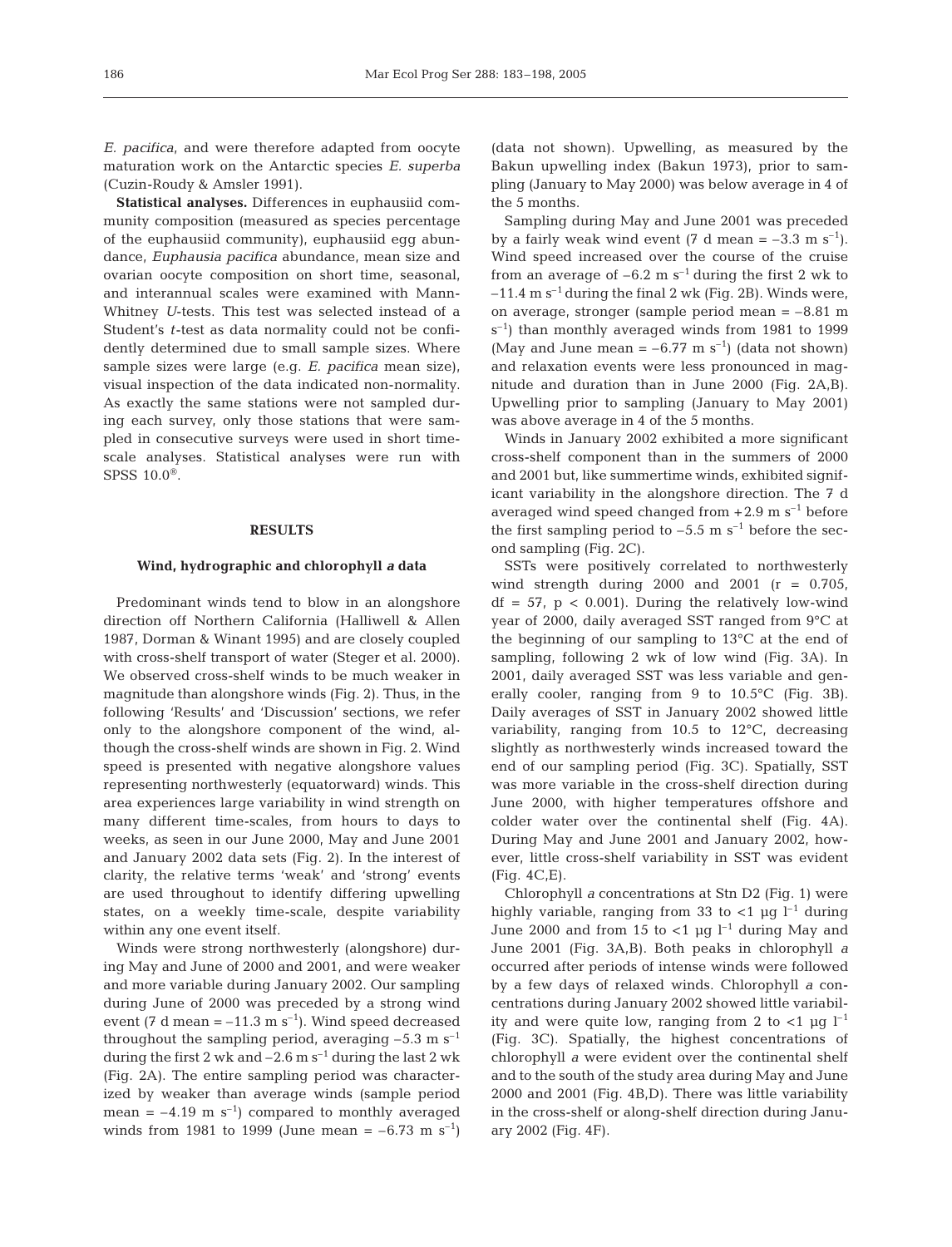# **Euphausiid community composition**

The euphausiid community was primarily comprised of *Euphausia pacifica* and *Thysanoessa spinifera. E. pacifica* was the most dominant euphausiid, comprising 77.3% of the community in offshore and mid-shelf waters, but only 10.9% of the community in water <50 m deep. *T. spinifera* was dominant over the inner shelf in water  $<50$  m deep, comprising 88.8% of the community (Fig. 5A–D), but comprising only 17.0% of the community in water >50 m deep. These cross-shelf differences in species percentages between stations in



Fig. 2. Alongshore (continuous curves) and cross-shelf (dotted curves) wind speed for NDBC Stn 46013 for (A) May 23 to July 1, 2000 and (B) May 7 to June 16, 2001, and for NDBC Stn 46026 for (C) December 15, 2001 to January 25, 2002. Negative/positive values of wind speed represent NW/SE wind directions; dotted vertical lines show cruise start and end dates; shaded B and R areas show times of bongo net and ring net surveys, respectively; horizontal black bars represent periods of upwelling when 6 h running average of alongshore, northwesterly wind speed was  $>$  5 m s<sup> $-1$ </sup>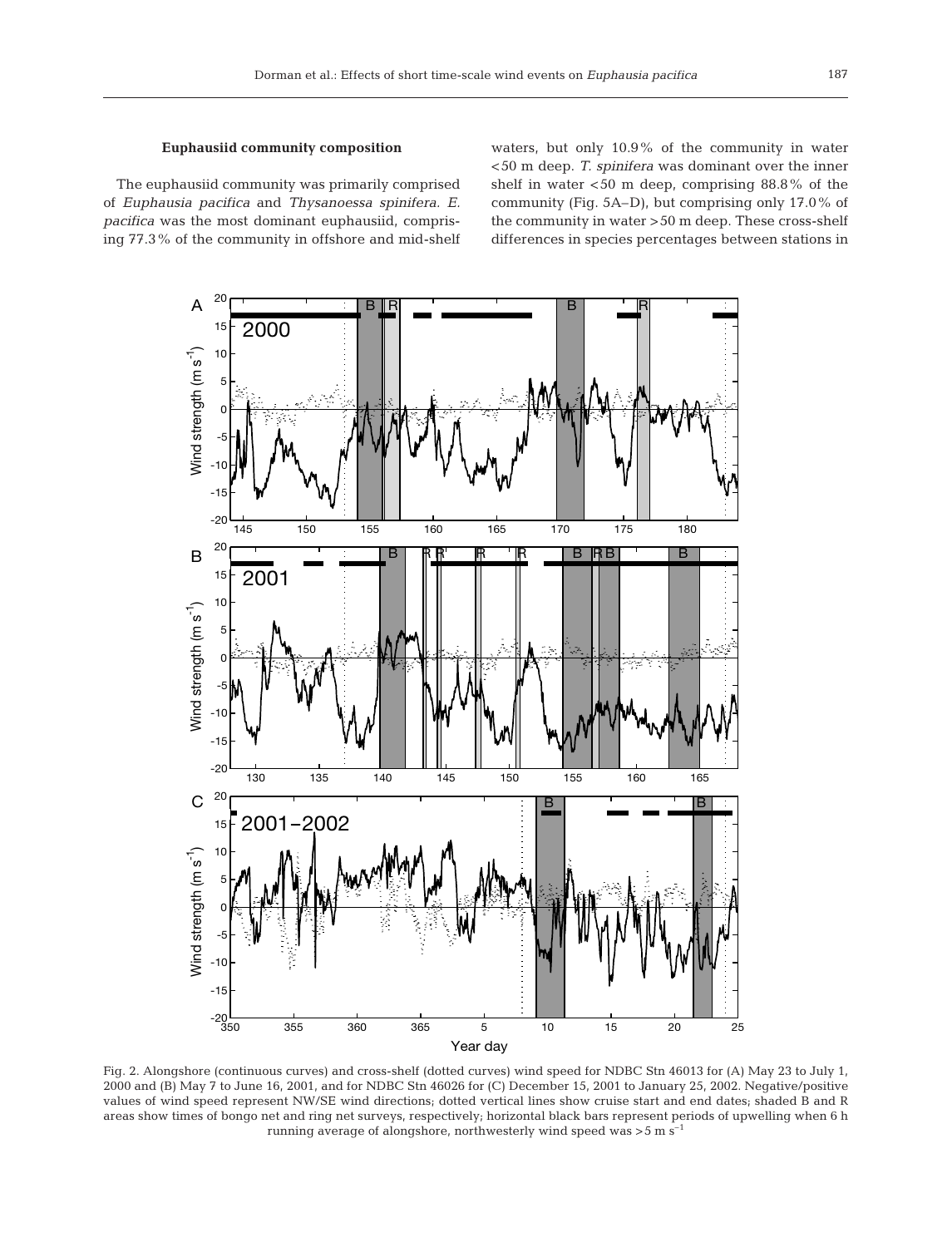<50 m of water and those in >50 m of water were highly significant for both *E. pacifica (U* = 451, no. of observations in Sample 1  $[n_1] = 10$ , no. of observations in Sample 2  $[n_2] = 47$ ,  $p < 0.001$ ) and *T. spinifera* (*U* = 453,  $n_1 = 10$ ,  $n_2 = 47$ ,  $p < 0.001$ ).

Seasonally, *Euphausia pacifica* dominated the community composition in both summer (65.6%) and winter (74.1%) (Fig. 5). The percentage of *Thysanoessa spinifera* was significantly lower in winter  $(6.8\%)$ , than in summer  $(29.6\%)$   $(U = 894.5, n_1 = 23,$  $n_2 = 57$ ,  $p < 0.01$ ) (Fig. 5); 2 other species that were present only in trace amounts during May and June 2000 and 2001, but to a greater degree in January 2002, were *Nematoscelis difficilis* and *Stylocheiron*



Fig. 3. Sea surface temperature for NDBC Stn 46013 (——) and chlorophyll *a* for Stn D2 (——) for (A) May 23 to July 1, 2000 and (B) May 7 to June 16, 2001; and (C) sea surface temperature for NDBC Stn 46026  $(\_\_)$  and chlorophyll *a* for Stn D2  $(\_\_)$  for December 15, 2001 to January 25, 2002. Further details as in Fig. 2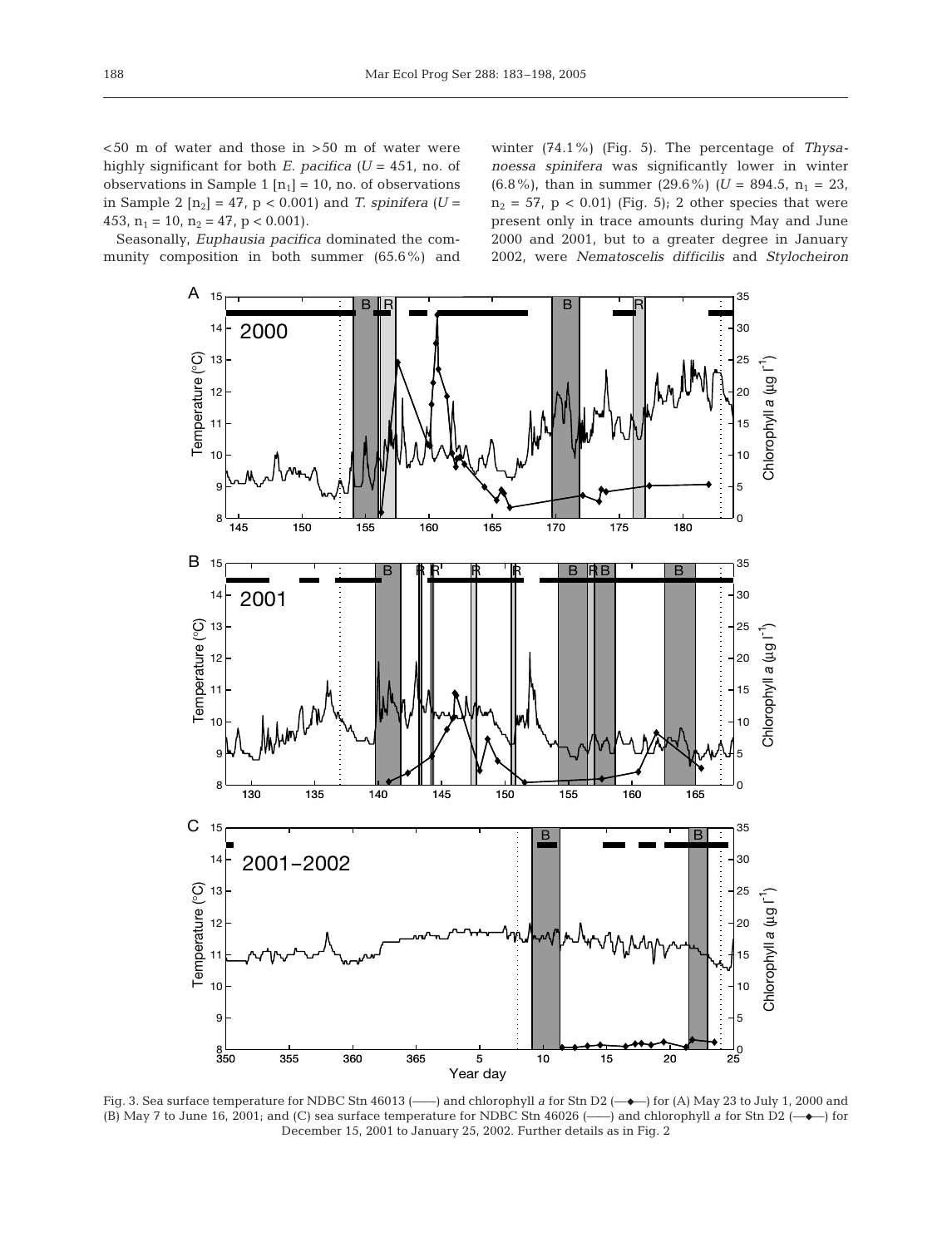*longicorne. N. difficilis* comprised 6.4% of the community during summer and 17.5% during winter  $(U = 1076, n_1 = 23, n_2 = 57, p < 0.01)$ , while *S. longicorne* comprised 3.7% of the community during summer and 10.8% during the winter (Fig. 5E,F)  $(U = 903, n_1 = 23, n_2 = 57, p < 0.01)$ . There was little interannual change in the community composition between June 2000 and May and June 2001 (Fig. 5A–D). As *E. pacifica* was the dominant euphausiid during both winter and summer, and only more limited data are available on other species, we focus primarily on *E. pacifica*.



Fig. 4. Sea surface temperature and chlorophyll *a* for (A,B) June 1 to 30, 2000, (C,D) May 17 to June 15, 2001, and (E,F) January 8 to 24, 2002. Numbers in circles are no. of samples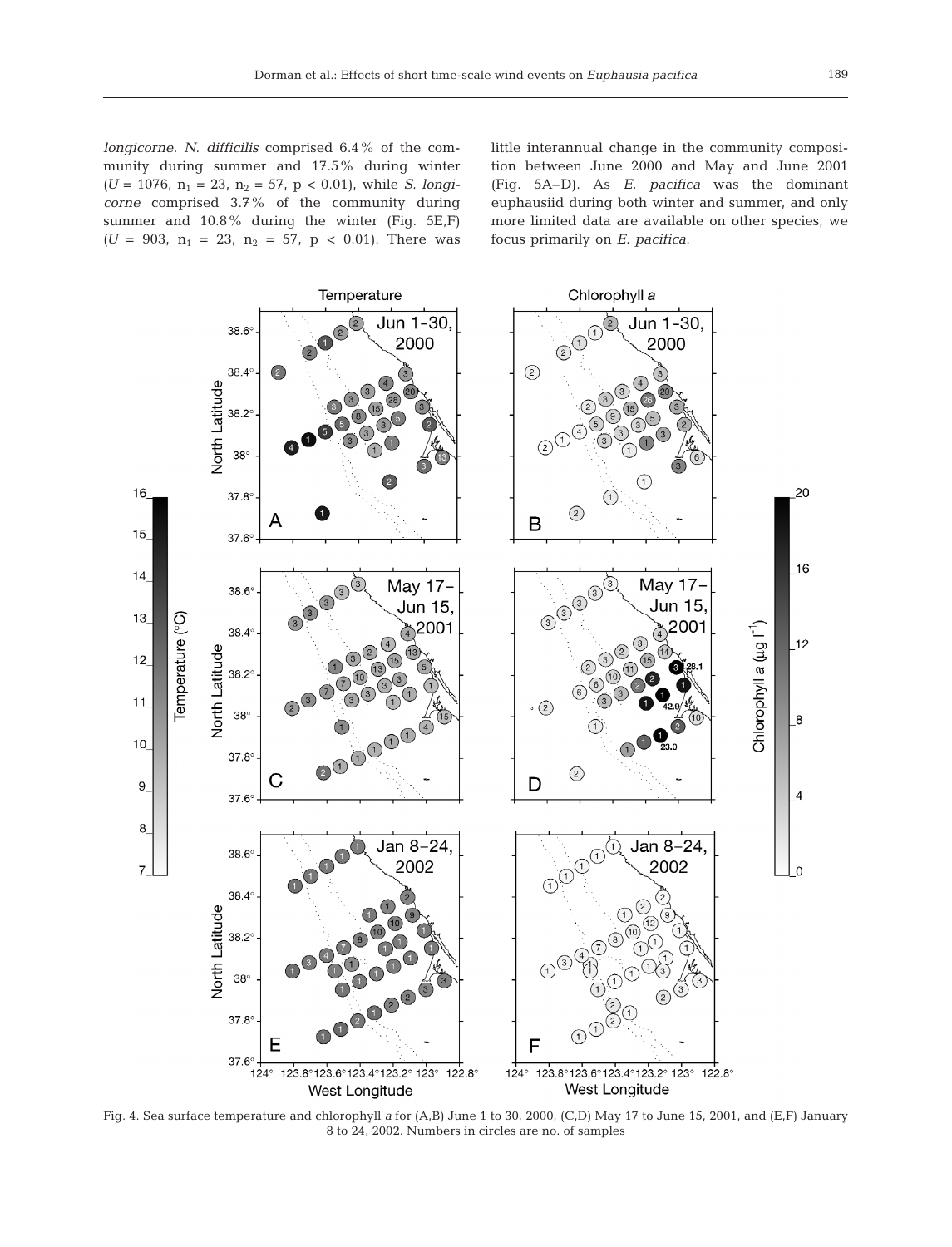# *Euphausia pacifica* **abundance**

Abundance of *Euphausia pacifica* did not change significantly on a short time-scale in response to different wind strengths over the course of either summertime sampling period. Average abundance (ind.  $m^{-3} \pm$ SE) changed from  $8.3 \pm 2.38$  to  $7.2 \pm 2.45$  from early to mid-June during 2000 (Fig.  $6A$ ,B) and from  $2.3 \pm 0.91$ to  $3.8 \pm 1.30$  over the course of sampling during 2001 (Fig. 6C,D). Abundance of the smallest size class of *E. pacifica* sampled in the bongo nets, 3 to 5 mm, was significantly lower during periods of upwelling in June 2000 *(U* = 143,  $n_1$  = 14,  $n_2$  = 14,  $p$  < 0.05), but not in May and June 2001. Abundance of total (mostly larval) *E. pacifica* decreased significantly  $(U = 64, n_1 = 9, n_2 = 9,$  $p$  < 0.05) from 10.8  $\pm$  6.79 ind. m<sup>-3</sup> just after an extended relaxation event to  $0.8 \pm 0.43$  ind. m<sup>-3</sup> after an upwelling event in January 2002 (Fig. 6E,F).

Seasonally, no significant difference in abundance of *Euphausia pacifica* was observed. However, abundance of *E. pacifica* was significantly higher in June 2000 (7.9  $\pm$  1.63 ind. m<sup>-3</sup>), than in May and June 2001  $(3.6 \pm 1.03 \text{ ind. m}^{-3})$   $(U = 595, n_1 = 28, n_2 = 32, p < 0.05)$ (Fig. 6A–D).



Fig. 5. Euphausiid community composition across continental shelf for (A) June 2 to 4, 2000, (B) June 17 to 19, 2000, (C) May 19 to 21, 2001, (D) June 3 to 13, 2001, (E) January 9 to 11, 2002, and (F) January 20 to 22, 2002. n: numbers of stations (italics), followed by individuals counted (e.g.:  $n = 7$  stations; 1696 individuals)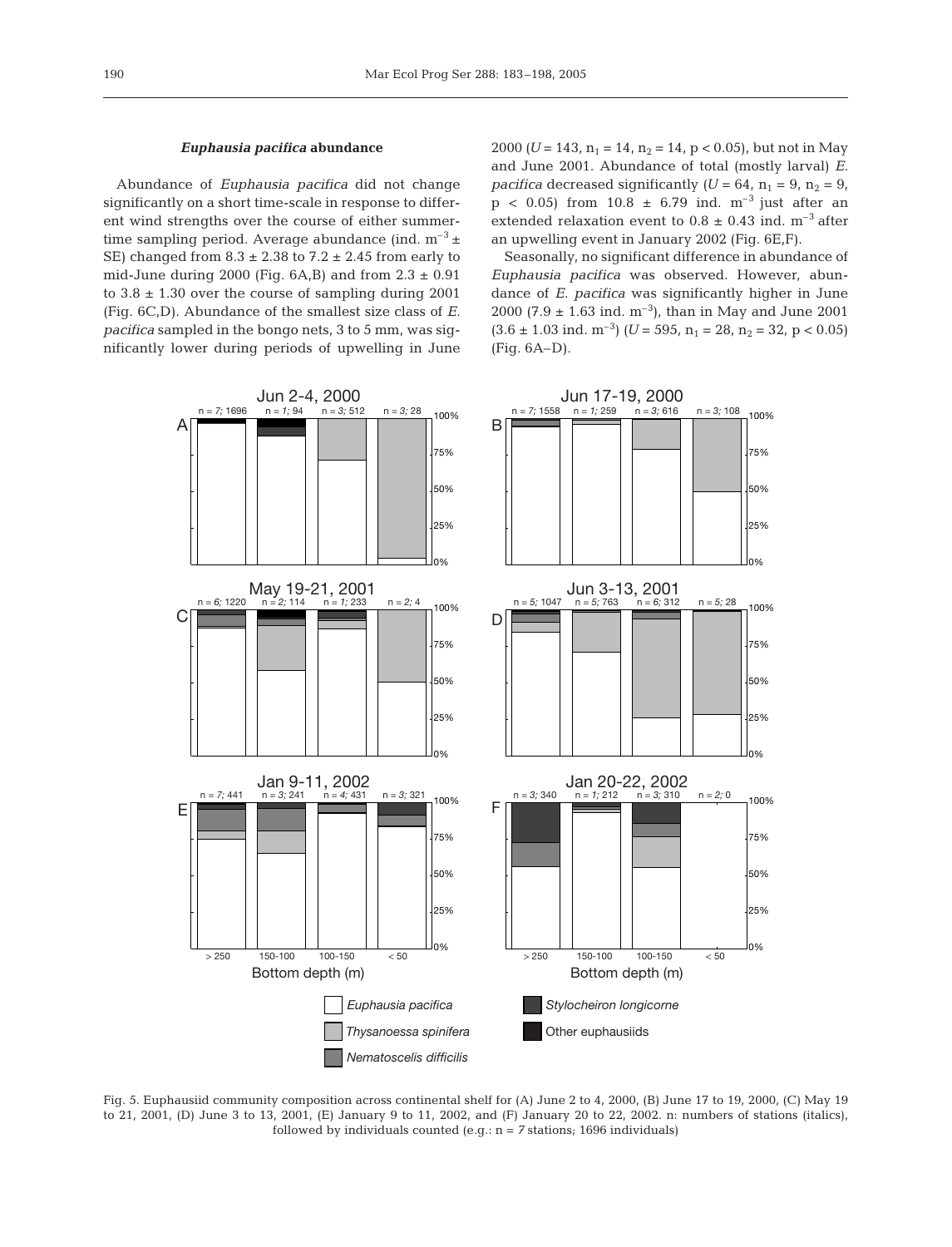# *Euphausia pacifica* **size structure**

The size structure of *Euphausia pacifica* was more variable over the middle shelf than over the inner shelf and in offshore waters. Mean size of *E. pacifica* ranged from 8.48 to 19.46 mm in water 50 to 100 m deep and from 10.88 to 18.11 mm in water 100 to 150 m deep during June 2000 and May and June 2001 (Fig. 7A–D). In contrast, the size of *E. pacifica* showed little variation in water  $>250$  m deep (range of mean = 7.49 to



Fig. 6. *Euphausia pacifica.* Abundance for (A) June 2 to 4, 2000, (B) June 17 to 19, 2000, (C) May 19 to 21, 2001, (D) June 3 to 13, 2001, (E) January 9 to 11, 2002, (F) January 20 to 22, 2002. Numbers below black circles in (E) indicate abundance at relevant stations

9.95 mm) and in water  $<$  50 m deep (range of mean  $=$ 3.03 to 7.62 mm) (Fig. 7A–D).

Seasonally, the mean size of *Euphausia pacifica* decreased from 10.04  $\pm$  0.06 mm in summer to 3.41  $\pm$ 0.02 mm in winter  $(U = 18081950, n_1 = 2297, n_2 = 8592,$ p < 0.001) (Fig. 7). Interannual differences in average euphausiid size were slight (June 2000 = 9.16 ± 0.06 mm and May and June 2001 =  $11.19 \pm 0.01$  mm), but were significantly different  $(U = 10204007, n_1 =$ 3721,  $n_2 = 4871$ ,  $p < 0.001$ ) (Fig. 7A–D).

#### **Reproductive effort**

Abundance of euphausiid eggs (eggs  $m^{-3}$ ; mean  $\pm$  SE) was significantly greater after relaxation wind events (1217  $\pm$  412) than after periods of increased wind strength  $(234 \pm 63.2)$   $(U = 702, n_1 = 24, n_2 = 37,$ p < 0.001) (Fig. 8A,B). The total number of *Euphausia pacifica* oocytes (oocytes ovary<sup>-1</sup>; mean  $\pm$  SE) was significantly lower  $(U = 993, n_1 = 38,$  $n_2$  = 39, p < 0.01) after relaxation events  $(1232 \pm 52.5)$  than after upwelling events  $(1431 \pm 53.4)$ (Fig. 9A–D).

Seasonally, there were a significantly lower number of total oocytes  $(U = 1617, n_1 = 21, n_2 = 77, p <$ 0.001) and mature oocytes  $(U = 1201,$  $n_1 = 21$ ,  $n_2 = 77$ ,  $p < 0.01$ ) in *Euphausia pacifica* ovaries during winter (Fig. 9). Interannually, there was no significant difference in egg abundance or *E. pacifica* ovarian oocyte composition between June 2000 and May and June 2001 (Fig. 8).

# **DISCUSSION**

## **Short time-scale**

Short time-scale changes in wind stress, physical water characteristics, euphausiid egg abundance and *Euphausia pacifica* abundance were observed over the course of this study. Sampling took place during both upwelling and relaxation periods in all 3 years, allowing a comparison of the effects of differing upwelling states on the *E. paci-*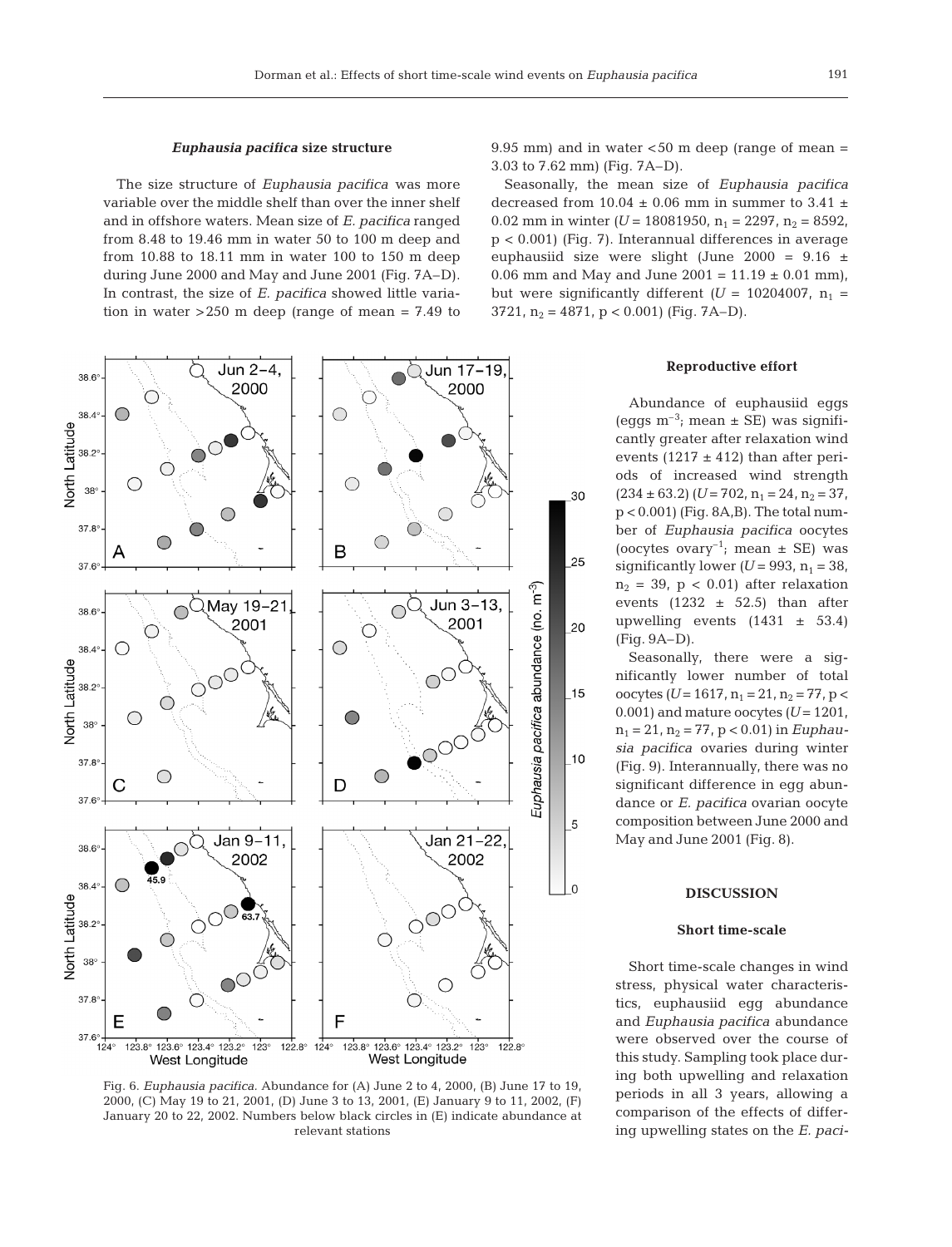*fica* population of the Northern California coast. In general, SST decreased during active upwelling and increased during relaxation (Fig. 3A–C). Peaks in chlorophyll *a* abundance were observed at the onset and during periods of relaxation, while during extended upwelling, chlorophyll *a* levels were typically lower (Fig. 3A–C). However, not all periods of relaxation led to increases in chlorophyll *a,* and slight increases in chlorophyll *a* were observed during extended upwelling. Other factors which were beyond the scope of this study, such as grazing, transport into the study area, and local retention of chlorophyll *a*, probably impact chlorophyll *a* levels. Similar to previous studies in the region (Steger et al. 2000), the surface mixed layer moved offshore during upwelling events and onshore during relaxation events (Dever pers. comm.).



Fig. 7. *Euphausia pacifica.* Size structure for (A) June 2 to 4, 2000, (B) June 17 to 19, 2000, (C) May 19 to 21, 2001, (D) June 3 to 13, 2001, (E) January 9 to 11, 2002, (F) January 20 to 22, 2002. n presented as in Fig. 5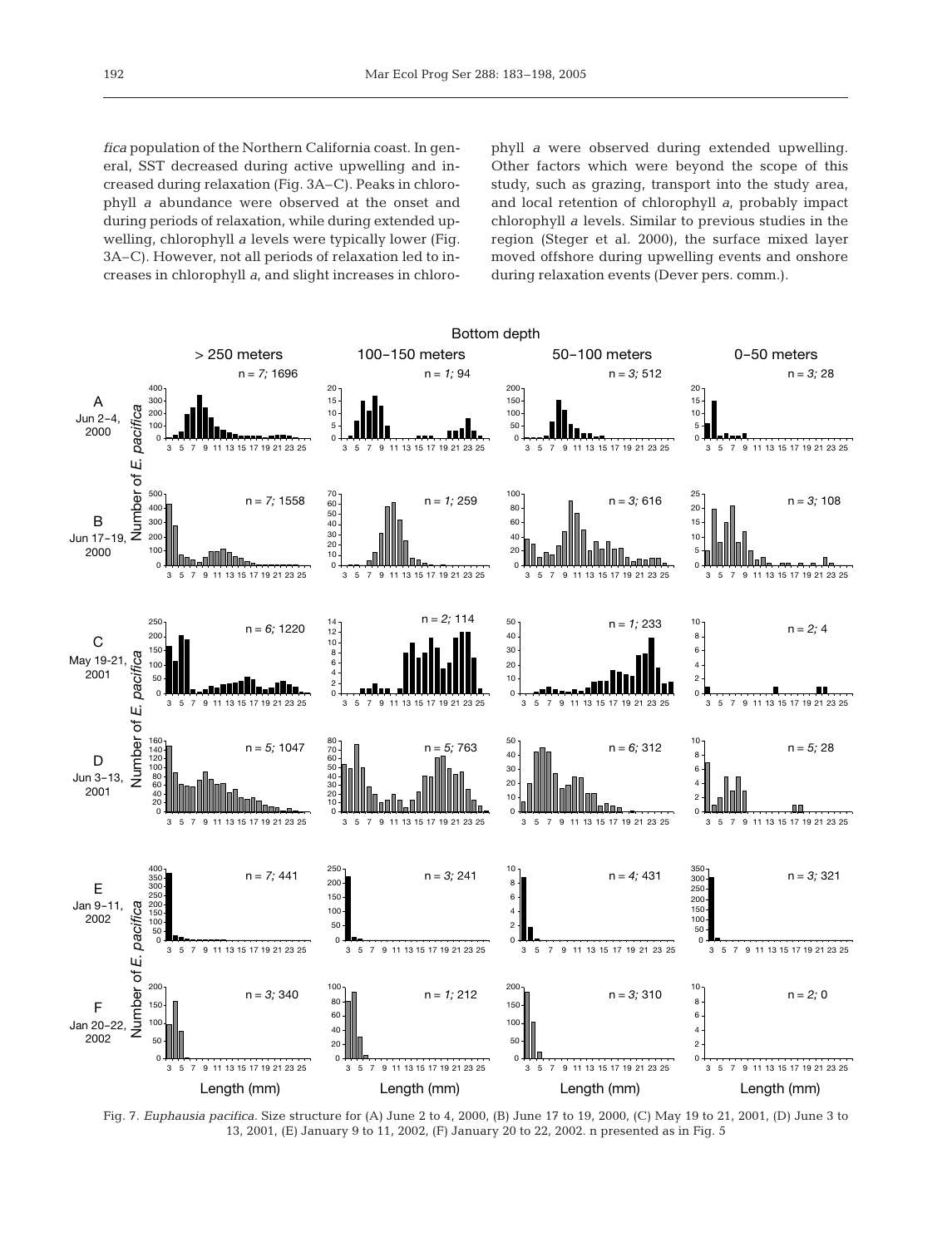Short time-scale changes in reproductive effort of the euphausiid community were observed as an increase in euphausiid egg abundance following relaxation events and increases in chlorophyll *a*. This trend was most evident during June 2000, when egg abundance increased by an order of magnitude approximately 2 wk after a large phytoplankton bloom. Adult female euphausiid abundance doubled over approximately the same time period, but the increase was not enough to explain the 10-fold increase in egg abundance. Prior to the high euphausiid egg abundance observed during May 23 to 24, 2001, high levels of chlorophyll *a* (10 to  $30 \,\mathrm{µg\,l^{-1}}$ ) were also observed (May 7 to 17) via a moored fluorometer at Stn D2 (Dever & Largier pers. comm.). Changes in *Euphausia pacifica*'s reproductive effort over an annual cycle are variable in the Eastern Pacific, but generally correspond to the annual peak in chlorophyll *a* concentration (Smiles & Pearcy 1971, Brinton 1976, Ross et al. 1982). Euphausiid spawning, and the resultant increases in abundance, have been related to chlorophyll *a* levels in Southern California (Brinton 1976) and British Columbia (Tanasichuk 1998). Just as chlorophyll *a* concentrations can influence the timing and magnitude of spawning on an annual scale, our data suggest that short time-scale changes in chloro-

phyll *a*, as a result of changes in upwelling state, can similarly affect changes in number of eggs spawned.

Abundance of total *Euphausia pacifica* also changed on a short time-scale during January 2002, decreasing by 1 order of magnitude during an upwelling event. However, change in total abundance of *E. pacifica* on a short time-scale was not observed during either June 2000 or May and June 2001, both of which periods included upwelling and relaxation events. Even during June 2000, when upwelling and relaxation events were most severe, the difference in total *E. pacifica* abundance was nominal. Differences in population size structure during January 2002 (almost entirely larval) and ontogenetic vertical migration patterns of late-stage *E. pacifica* may explain, in part, why short time-scale change in abundance was evident in January 2002 but not in June 2000 or May and June 2001.

*Euphausia pacifica* adults, juveniles and late furcilia larvae typically exhibit diel vertical migration (Brinton 1962, 1967, Youngbluth 1976, Bollens et al. 1992), while metanauplius, nauplius and early furcilia larvae tend to remain in surface waters both day and night (Brinton 1967, Youngbluth 1976, Bollens et al. 1992, Taki 1998). Variations in migration patterns of early larvae based on geographic location (Brinton 1967,



Fig. 8. Mean –SE abundance of euphausiid eggs cross-shelf for (A) June 4 to 5, 2000, (B) June 24 to 25, 2000, (C) May 24 to 27, 2001, (D) May 30 to June 5, 2001. (A) and (D) represent periods following or during upwelling, (B) and (C) periods following or during relaxation. Number above second bar in (C) shows actual abundance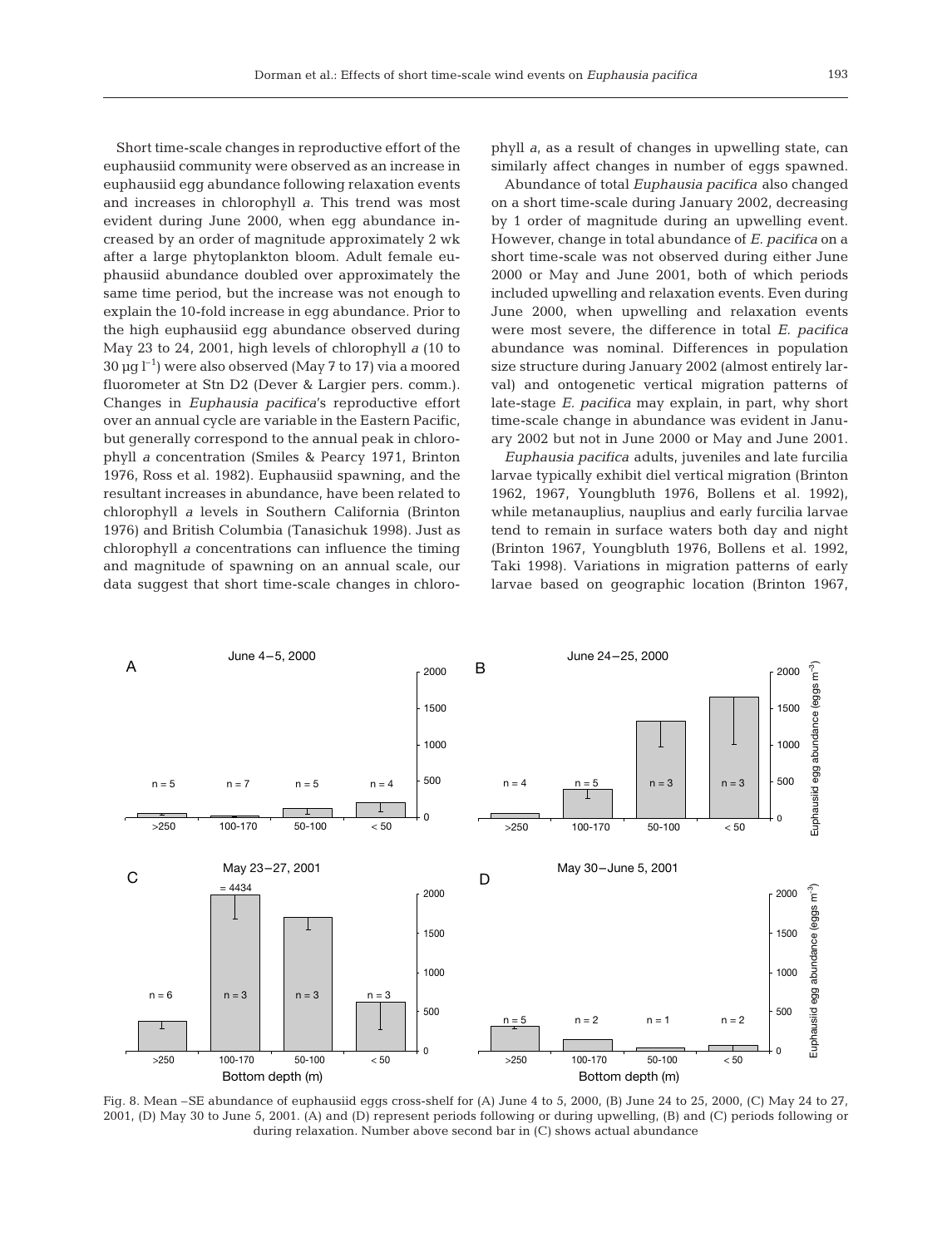Youngbluth 1976) and season (Bollens et al. 1992) have been reported, but larval *E. pacifica* are generally considered weakly or non-migratory. Given that we observed almost the entire winter population to be larval and presumably residing in surface waters, an upwelling event with offshore flow of surface water, as observed prior to and during our late January 2002 sampling, would reduce abundance over the shelf due to advection. Similarly, abundance of larval (3 to 5 mm) *E. pacifica* in June 2000, when upwelling and relaxation events were prolonged and distinct, was significantly lower during upwelling. No significant difference in larval abundance was observed during May and June 2001, however, when the difference between upwelling and relaxation events was less pronounced.

In addition, the movement of *Euphausia pacifica* adults and juveniles out of the offshore-flowing Ekman layer during daytime, via diel vertical migration, would reduce advective losses from the study area. This would result in little change in total abundance, despite strong upwelling and offshore surface flow, during May and June 2000 and 2001, for example. Studies of migratory copepod species in upwelling environments support the idea that diel vertical migration enhances retention during active upwelling (Peterson et al. 1979, 1988, Verheye

et al. 1992, Peterson 1998). Similar conclusions have also been drawn in studies of euphausiids (primarily *E. lucens, E. hanseni,* and *Nyctiphanes capensis)* of the Benguela upwelling system (Pillar et al. 1992). In the Southern Benguela upwelling region, Pillar & Stuart (1988) found that older, vertically migrating stages of *E. lucens* were more abundant inshore while nonmigratory stages were more abundant offshore. In the Northern Benguela, those stages of both *E. hanseni* and *N. capensis* that reside in the advective surface layer were more abundant offshore during active upwelling (Barange & Boyd 1992, Barange & Pillar 1992), while those stages capable of vertical migration were retained further inshore. In the northern California region, meroplankton studies found that those organisms that vertically migrated during active upwelling were retained due to their interaction with both onshore (at depth) and offshore (at the surface) flows (Wing et al. 1998).

Bathymetric features, such as Point Reyes, may also enhance retention of planktonic organisms by their



Fig. 9. *Euphausia pacifica.* Oocyte composition across continental shelf for (A) June 3, 2000, (B) June 18 to 19, 2000, (C) May 19 to 20, 2001, (D) June 12 to 13, 2001, (E) January 9 to 11, 2002. n presented as in Fig. 5

effects on the flow of shelf currents. Wing et al. (1995a) found increased crab settlement to the south of Point Reyes during periods of upwelling. This is an exception to the general observation that greater settlement of meroplankton on the Northern California coast is correlated with relaxation events (Farrell et al. 1991, Roughgarden et al. 1991, Wing et al. 1995b), suggesting that this area may serve as a plankton retention zone during upwelling. Upon relaxation of winds, surface flows can quickly shift from southerly to northerly (Send et al. 1987, Wing et al. 1998), providing a means of advection of zooplankton back up around Point Reyes. Indeed, surface drifters placed to the south of Point Reyes at the onset of relaxation events during June 2000 and May and June 2001 moved to the north of Point Reyes within a few days (Largier pers. comm.). However, if this were the case, no change in larval abundance of *Euphausia pacifica* would have been observed on a short time-scale, such as was seen in June 2000 and January 2002. While this area may retain some plankton, the observed change in larval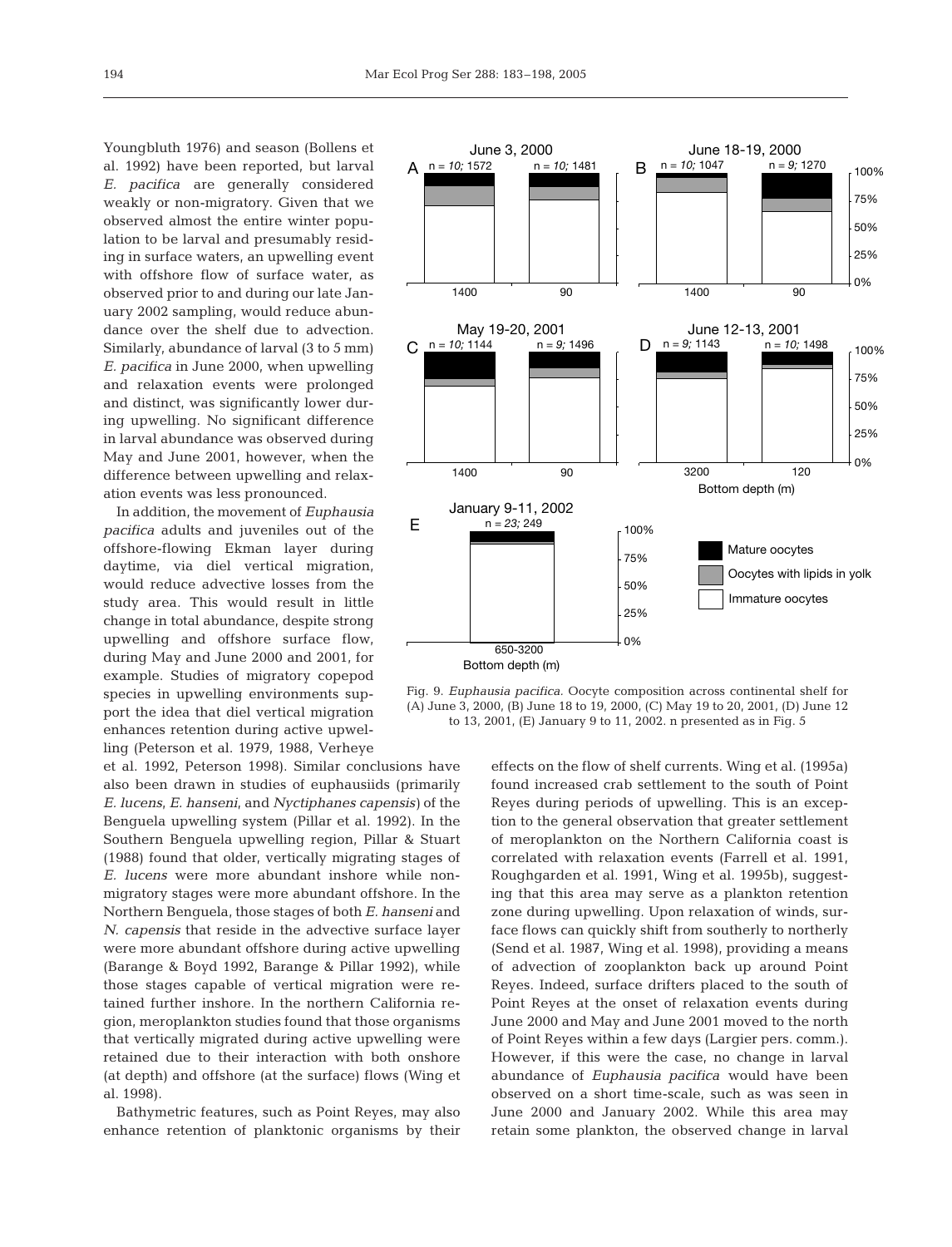abundance points to a significant amount lost due to advective surface currents as well. Thus, behavioral mechanisms, such as diel vertical migration, are more likely to enhance retention of late-stage *E. pacifica* on the Northern California continental shelf during strong upwelling events than bathymetric features.

# **Seasonal scale**

Community composition changed significantly during winter, as *Thysanoessa spinifera* comprised a much smaller proportion of the community and *Stylocheiron longicorne* and *Nematoscelis difficilis* comprised a larger proportion of the euphausiid community. The abundance of *T. spinifera* decreased significantly during winter, while abundance of *S. longicorne and N. difficilis* did not change significantly. This difference in community structure may be the result of the seasonal differences in shelf water origins. Summer flow of the coastal surface waters tends to come from the north (Steger et al. 2000), where *T. spinifera* along with *Euphausia pacifica* dominate the euphausiid community (Simard & Mackas 1989, Tanasichuk 1999, Mackas et al. 2001). During winter, the Davidson Current flow from the south is much stronger and shelf waters tend to originate from the south (Steger et al. 2000), where *T. spinifera* is present but not as a dominant euphausiid (Brinton & Wyllie 1976, Gomez-Gutierrez et al. 1995, Gomez-Gutierrez & Robinson 1997). Predation may also play a role in the reduction of *T. spinifera,* as this species is larger than *E. pacifica,* and predators such as Pacific hake *Merluccius productus* (Tanasichuk 1999) and Cassin's auklet *Ptychoramphus aleuticus* (Ainley et al. 1996) prey selectively on *T. spinifera*.

The size structure of *Euphausia pacifica* also changed seasonally, from one comprised of adults, juveniles, and larvae during May and June to one almost entirely comprised of larvae during January. The drastic reduction of adults and juveniles is surprising, as adults and juveniles have previously been found year-round to the north (Smiles & Pearcy 1971) and to the south (Brinton 1976) of our study area. This suggests that the maximum age of *E. pacifica* in this region may be less than 1 yr, as few adults appeared to overwinter on the shelf. Evidence of this short a life span for *E. pacifica* has been presented off Southern California (Brinton 1976). Also surprising is the high abundance of larval *E. pacifica* during wintertime, when chlorophyll *a* levels were much lower than during summer. Using oceanic juvenile growth rates from Smiles & Pearcy (1971) of 0.095 mm  $d^{-1}$ , we estimate the approximate time of spawning for this January 2002 cohort of 3 to 5 mm *E. pacifica* to be late November or early December of 2001. A similar estimate of spawning time is arrived at by incorporating information from Suh et al.'s (1993) study on *E. pacifica* growth rates in the Yellow Sea and Ross' (1981) *E. pacifica* laboratory culture and development experiments. Wind data from November and December 2001 indicate that a significant upwelling event occurred during early November, followed by a 2 wk relaxation. Fluorometry data from a mooring in the study area showed increased chlorophyll *a* concentrations during this relaxation period (Dever & Largier pers. comm.). Thus, the strong larval cohort observed in January 2002 might have been caused by upwelling-induced high egg production, and ultimately high larval recruitment during late autumn, similar to the increase in egg production observed during June 2000 and May and June 2001.

Reproductive effort decreased during winter compared with summer, as the number of mature oocytes (and total number of oocytes) in *Euphausia pacifica* ovaries were greatly reduced. Brinton (1976) reported year-round spawning, albeit in reduced numbers during winter, in the Southern California Bight, and Smiles & Pearcy (1971) did not observe major concentrations of larvae during either winter or spring, indicating a winter lull in reproduction off the Oregon coast. The large concentration of larvae observed in January 2002 in this study indicates that the spawning season off Northern California extends into late fall, similar to reports from the Oregon upwelling region (Smiles & Pearcy 1971). The reduction in abundance of adult female *E. pacifica* and the decrease in mature oocytes (and total number of oocytes) in the ovaries of *E. pacifica* in January 2002 indicate a lull in reproduction also similar to the findings of Smiles & Pearcy (1971). However, the presence of some mature oocytes in the ovary, as well as observations of female *E. pacifica* with attached spermatophores, indicate possible wintertime spawning off Northern California. Thus, reproductive effort of *E. pacifica* may not cease entirely during winter, but reproductive effort is certainly diminished during January.

## **Interannual scale**

We observed interannual differences in total abundance of *Euphausia pacifica* between June 2000 and May and June 2001, but attribute it to processes different from those of most previous studies. Tanasichuk (1998) examined interannual variability of *E. pacifica* productivity in Barkley Sound, British Columbia, Canada, and concluded that those years with the highest productivity were the result of strong recruitment due to intense upwelling. Brinton (1976) similarly con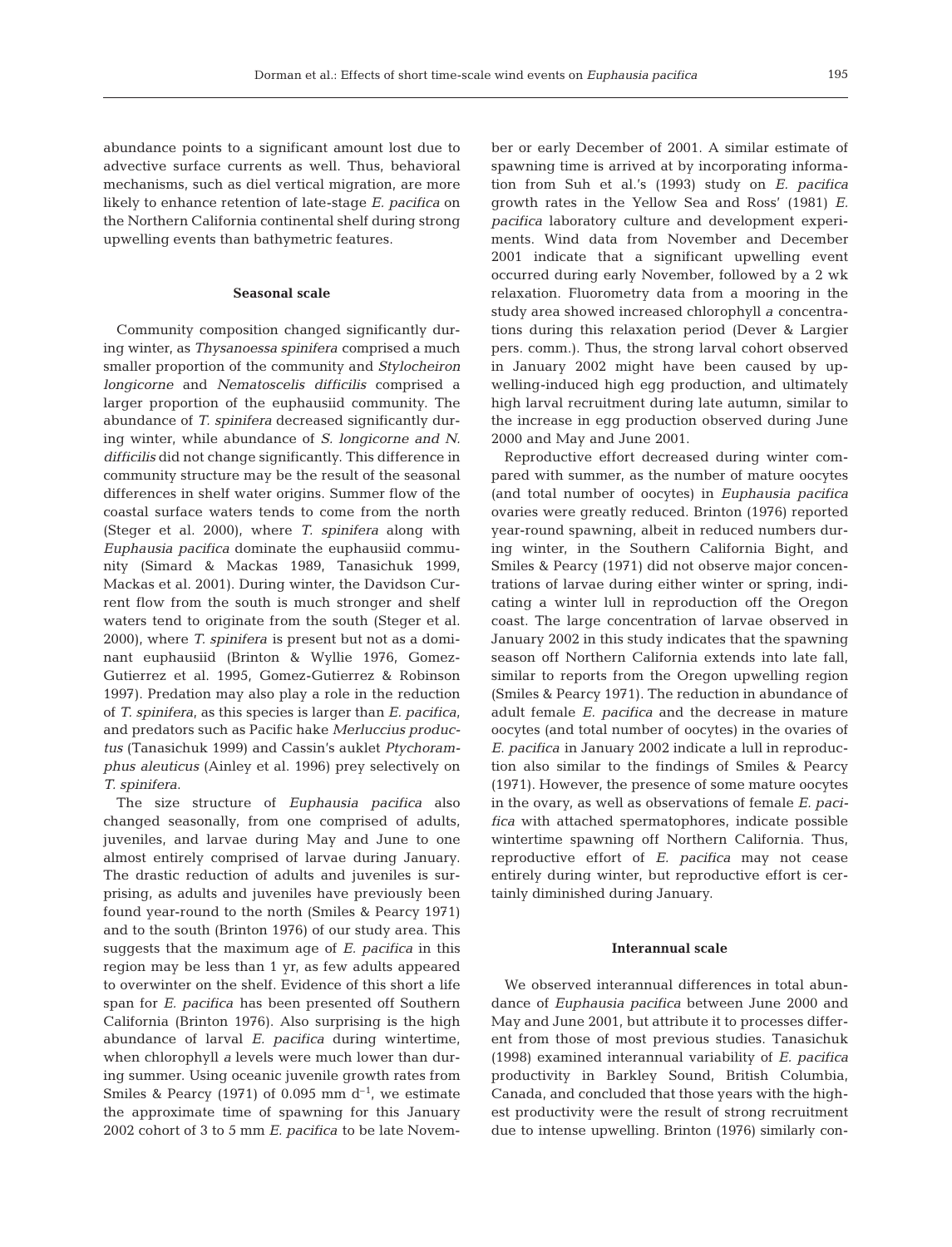cluded that years of stronger upwelling resulted in greater *E. pacifica* abundance. Yet we found higher abundance of *E. pacifica* during June 2000, a year of less intense upwelling (as measured by the Bakun upwelling index). This difference may be due to differences in study areas. Our study area is not in a coastal bay, as is Barkley Sound, or in a large retention zone, as is the Southern California Bight. The narrow continental shelf off Northern California provides little shelter from the advective surface currents created by intense and extended upwelling. As discussed above, retention zones to the south of headlands, such as Point Reyes, may retain plankton biomass during strong upwelling events, and vertical migratory behavior may also enhance shelf retention of plankton. Nevertheless, presumably some biomass is advected off the shelf during each upwelling event, and an anomalously windy year (e.g. 2001) might be expected to result in lower total biomass on the shelf. The increased chlorophyll *a* levels that help produce strong larval cohorts may also be advected offshore unless interspersed with relaxation events that aid in the retention of plankton. Indeed, higher phytoplankton concentrations during periods of relaxation and lower phytoplankton concentrations during active upwelling events were observed during our study (Dugdale & Wilkerson pers. comm.). Higher abundance of euphausiids (primarily *E. pacifica* and *Thysanoessa spinifera*) during a weak upwelling year is supported by a 15 yr data set collected off the coast of Vancouver Island, Canada, by Mackas et al. (2001). These authors concluded that decreased euphausiid abundance during years of more intense upwelling is most likely due to advective transport off the shelf. Thus, while retention mechanisms are likely to exist in the Northern California region to retain *E. pacifica* biomass on the shelf during upwelling, extended and anomalously strong upwelling probably decreases the abundance of *E. pacifica* in the region.

#### **SUMMARY AND CONCLUSIONS**

Strong and prolonged upwelling-favorable winds off Northern California can decrease *Euphausia pacifica* abundance and euphausiid reproductive effort on both a short-time and interannual scale. Decreases in euphausiid egg abundance corresponded to decreases in phytoplankton during upwelling events, while increases in euphausiid reproductive effort corresponded to relaxation events and associated phytoplankton blooms. Upwelling events corresponded to decreased abundance of larval (3 to 5 mm) *E. pacifica,* possibly due to offshore transport, but did not have an effect on overall abundance during summer, due perhaps to behavioral retention mechanisms. Strong persistent upwelling may lead to interannual differences (decreases) in abundance of *E. pacifica* off of Northern California due to advective losses off the shelf. Seasonally, the dominance of larval stages of *E. pacifica* during January indicates a spawning season extending into late autumn off Northern California. As suggested by the recent modeling study of Botsford et al. (2003), our results point to the possibility that there is an optimal level of wind-induced upwelling that provides sufficient nutrients to fuel new primary and secondary production, but is not so strong as to advect plankton off the shelf.

*Acknowledgements.* We gratefully thank S. Avent, T. Johnson, K. Papastephanou, C. Lawrence, and the crew of the RV 'Point Sur' for their assistance with field collections; D. Dugdale, F. Wilkerson, A. Marchi, V. Houge, and A. Lassiter for chlorophyll *a* data; and A. Bochdansky, N. Garfield, E. Dever, J. Largier and R. Larson for advice on data analysis and interpretation. This research was supported by US National Science Foundation grant OCE-9908072 to S. M. Bollens.

#### LITERATURE CITED

- Ainley DG, Spear LB, Allen SG (1996) Variation in the diet of Cassin's auklet reveals spatial, seasonal, and decadal occurrence patterns of euphausiids off California, USA. Mar Ecol Prog Ser 137:1–10
- Bakun A (1973) Coastal upwelling indices, west coast of North America, 1946–71. NOAA Tech Rep NMFS SSRF-671:103
- Båmstedt U, Karlson K (1998) Euphausiid predation on copepods in coastal waters of the Northeast Atlantic. Mar Ecol Prog Ser 172:149–168
- Barange M, Boyd AJ (1992) Life history, circulation and maintenance of *Nyctiphanes capensis* (Euphausiacea) in the northern Benguela upwelling system. S Afr J Mar Sci 12: 95–106
- Barange M, Pillar SC (1992) Cross-shelf circulation, zonation and maintenance mechanisms of *Nyctiphanes capensis* and *Euphausia hanseni* (Euphausiacea) in the northern Benguela upwelling system. Cont Shelf Res 12:1027–1042
- Barange M, Gibbons MJ, Carola M (1991) Diet and feeding of *Euphausia hanseni* and *Nematoscelis megalops* (Euphausiacea) in the northern Benguela Current: ecological significance of vertical space partitioning. Mar Ecol Prog Ser 73:173–181
- Barber RT, Smith RL (1981) Coastal upwelling ecosystems. In: Longhurst AR (ed) Analysis of marine ecosystems. Bedford Institute of Oceanography, Dartmouth, NS, p 31–68
- Bollens SM, Frost BW, Lin TS (1992) Recruitment, growth, and diel vertical migration of *Euphausia pacifica* in a temperate fjord. Mar Biol 114:219–228
- Botsford, LW, Lawrence CA, Dever EP, Hastings A, Largier J (2003) Wind strength and biological productivity in upwelling systems: an idealized study. Fish Oceanogr 12:  $1 - 15$
- Boyd CM, Smith SL (1983) Plankton, upwelling and coastally trapped waves off Peru. Deep-Sea Res 30:732–742
- Boyd CM, Smith SL, Cowles TJ (1980) Grazing patterns of copepods in the upwelling system off Peru. Limnol Oceanogr 25:583–596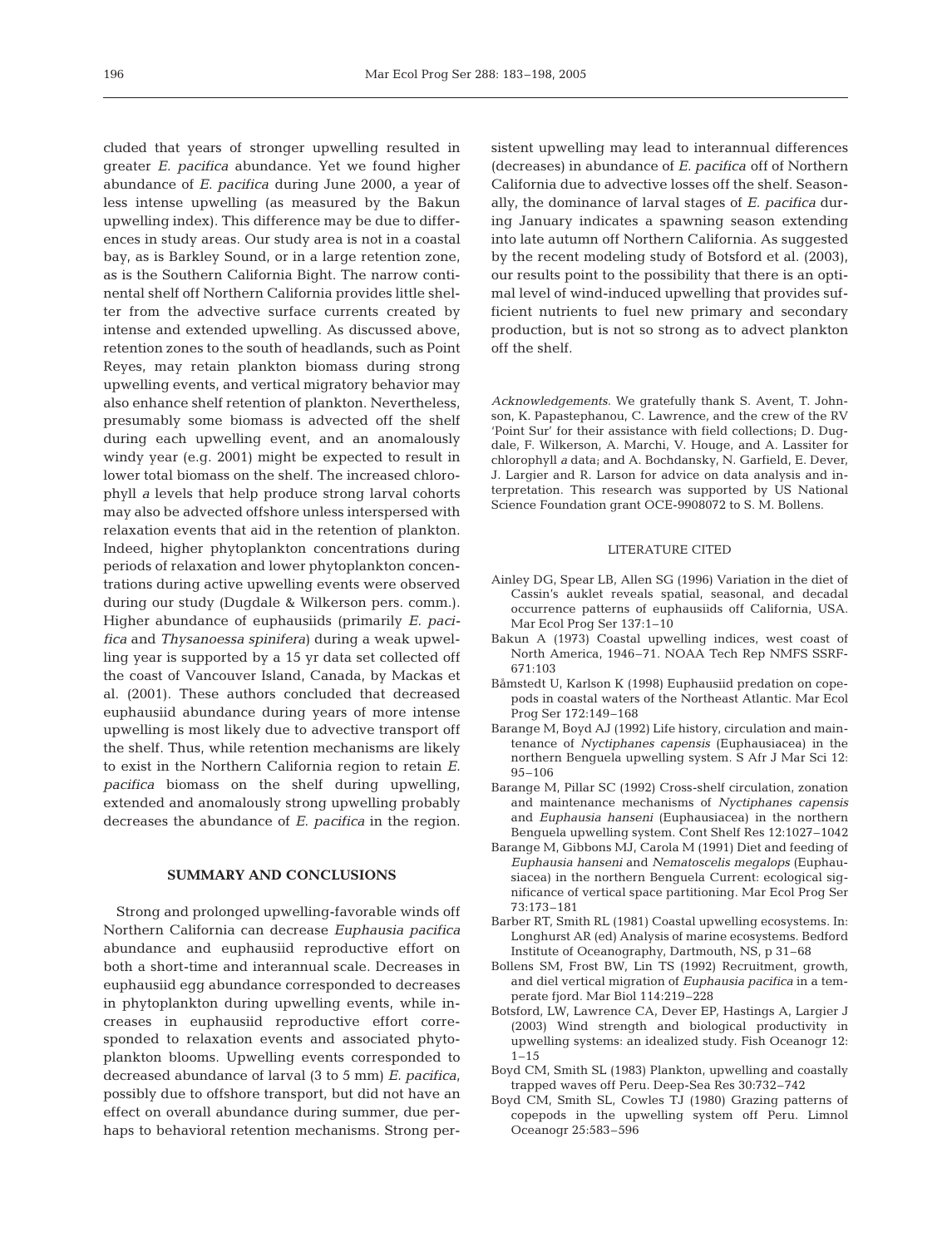- Brinton E (1960) Changes in the distribution of euphausiid crustaceans in the region of the California Current. Calif Coop Ocean Fish Investig Rep 7:137–146
- Brinton E (1962) The distribution of Pacific euphausiids. Bull Scripps Inst Oceanogr Univ Calif 8:51–269
- Brinton E (1967) Vertical migration and avoidance capability of euphausiids in the California Current. Limnol Oceanogr 12:451–483
- Brinton E (1976) Population biology of *Euphausia pacifica* off southern California. Fish Bull US Natl Mar Fish Serv 74: 733–762
- Brinton E, Wyllie JG (1976) Distributional atlas of euphausiid growth stages off southern California, 1953 through 1956. California Cooperative Oceanic Fisheries Investigations, La Jolla, California
- Brinton E, Ohman MD, Townsend AW, Knight MD, Bridgeman AL (2000) Euphausiids of the world ocean. United Nations Educational, Scientific and Cultural Organization, Paris
- Cuzin-Roudy J, Amsler MO (1991) Ovarian development and sexual maturity staging in Antarctic krill, *Euphausia superba* Dana (Euphausiacea). J Crustac Biol 11:236–249
- Dilling L, Wilson J, Steinberg D, Alldredge A (1998) Feeding by the euphausiid *Euphausia pacifica* and the copepod *Calanus pacificus* on marine snow. Mar Ecol Prog Ser 170: 189–201
- Dorman CE, Winant CD (1995) Buoy observations of the atmosphere along the west coast of the United States, 1981–1990. J Geophys Res C 100:16029–16044
- Farrell TM, Bracher D, Roughgarden J (1991) Cross-shelf transport causes recruitment to intertidal populations in central California. Limnol Oceanogr 36:279–288
- Fiedler PC, Reilly SB, Hewitt RP, Demer D and 6 others (1998) Blue whale habitat and prey in the California Channel Islands. Deep-Sea Res II 45:1781–1801
- Genin A, Haury L, Greenblatt P (1988) Interactions of migrating zooplankton with shallow topography: predation by rockfishes and intensification of patchiness. Deep-Sea Res 2:151–175
- Gibbons MJ, Pillar SC, Stuart V (1991) Selective carnivory by *Euphausia lucens*. Cont Shelf Res 11:625–640
- Gómez-Gutiérrez J, Robinson CJ (1997) Circadian biomass and abundance changes of five euphausiid species along the west coast of Baja California Mexico, December 1993. Sci Mar 61:27–35
- Gómez-Gutiérrez J, Palomares-García R, Gendron D (1995) Community structure of the euphausiid populations along the west coast of Baja California, Mexico, during the weak ENSO 1986–1987. Mar Ecol Prog Ser 120:41–51
- Gurney LJ, Froneman PW, Pakhomov EA, McQuaid CD (2001) Trophic positions of three euphausiid species from the Prince Edward Island (Southern Ocean): implications for the pelagic food web structure. Mar Ecol Prog Ser 217: 167–174
- Halliwell GR, Allen JS (1987) The large-scale coastal wind field along the west coast of North America, 1981–1982. J Geophys Res C 92:1861–1884
- Hernandez-Leon S, Portillo-Hahnefeld A, Almeida C, Becognee P, Moreno I (2001) Diel feeding behaviour of krill in the Gerlache Strait, Antarctica. Mar Ecol Prog Ser 223: 235–242
- Holm-Hansen O, Lorenzen CJ, Holmes RW, Strickland JD (1965) Fluorometric determination of chlorophyll. J Perm Cons Int Explor Mer 30:3–15
- Hovekamp S (1989) Avoidance of nets by *Euphausia pacifica* in Dabob Bay. J Plankton Res 11:907–924
- Largier JL, Mangell BA, Winant CD (1993) Subtidal circula-

tion over the northern California shelf. J Geophys Res C 98:18147–18179

- Mackas DL, Thomson RE, Galbraith M (2001) Changes in the zooplankton community of the British Columbia continental margin, 1985–1999, and their covariation with oceanographic conditions. Can J Fish Aquat Sci 58:685–702
- Mullin MM, Conversi A (1988) Biomasses of euphausiids and smaller zooplankton in the California Current—geographic and interannual comparisons relative to the Pacific whiting, *Merluccius productus*, fishery. Fish Bull 87:633–644
- Ohman MD (1984) Omnivory by *Euphausia pacifica*: the role of copepod prey. Mar Ecol Prog Ser 19:125–131
- Peterson W (1998) Life cycle strategies of copepods in coastal upwelling zones. J Mar Syst 15:313–326
- Peterson WT, Miller CB, Hutchinson A (1979) Zonation and maintenance of copepod populations in the Oregon upwelling zone. Deep-Sea Res Part A 26:467–494
- Peterson WT, Arcos DF, McManus GB, Dam H, Bellantoni D, Johnson T, Tiselius P (1988) The nearshore zone during coastal upwelling: daily variability and coupling between primary and secondary production off central Chile. Prog Oceanogr 20:1–40
- Pillar SC (1984) A comparison of the performance of four zooplankton samplers. S Afr J Mar Sci 2:1–18
- Pillar SC, Stuart V (1988) Population structure, reproductive biology and maintenance of *Euphausia lucens* in the southern Benguela Current. J Plankton Res 10:1083–1098
- Pillar SC, Stuart V, Barange M, Gibbons MJ (1992) Community structure and trophic ecology of euphausiids in the Benguela ecosystem. S Afr J Mar Sci 12:393–409
- Reilly CA, Echeverria TW, Ralston S (1992) Interannual variation and overlap in the diets of pelagic juvenile rockfish (genus: Sebastes) off Central California. Fish Bull US Natl Mar Fish Serv 90:505–515
- Ross RM (1981) Laboratory culture and development of *Euphausia pacifica.* Limnol Oceanogr 26:235–246
- Ross RM, Daly KL, English TS (1982) Reproductive cycle and fecundity of *Euphausia pacifica* in Puget Sound, Washington. Limnol Oceanogr 27:304–314
- Roughgarden J, Pennington JT, Stoner D, Alexander S, Miller K (1991) Collisions of upwelling fronts with the intertidal zone: the cause of recruitment pulses in barnacle populations of central California. Acta Oecol 12:35–51
- Sameoto D, Cochrane N, Herman A (1993) Convergence of acoustic, optical, and net-catch estimates of euphausiid abundance: use of artificial light to reduce net avoidance. Can J Fish Aquat Sci 50:334–346
- Send U, Beardsley RC, Winant CD (1987) Relaxation from upwelling in the coastal ocean dynamics experiment. J Geophys Res C 92:1683–1698
- Simard Y, Mackas DL (1989) Mesoscale aggregations of euphausiid sound scattering layers on the continental shelf of Vancouver Island. Can J Fish Aquat Sci 46: 1238–1249
- Smiles MC, Pearcy WG (1971) Size structure and growth rate of *Euphausia pacifica* off the Oregon coast. Fish Bull US Dep Comm 69:79–86
- Steger JM, Schwing FB, Collings CA, Rosenfeld LK, Garfield N, Gezgin E (2000) The circulation of water masses in the Gulf of the Farallones. Deep-Sea Res II 47:907–946
- Suh HL, Toda T, Terazaki M (1991) Diet of calyptopes of the euphausiid *Euphausia pacifica* in the Yellow Sea. Mar Biol 111:45–48
- Suh HL, Soh HY, Hong SY (1993) Larval development of the euphausiid *Euphausia pacifica* in the Yellow Sea. Mar Biol 115:625–633
- Taki K (1998) Horizontal distribution and diel vertical migra-